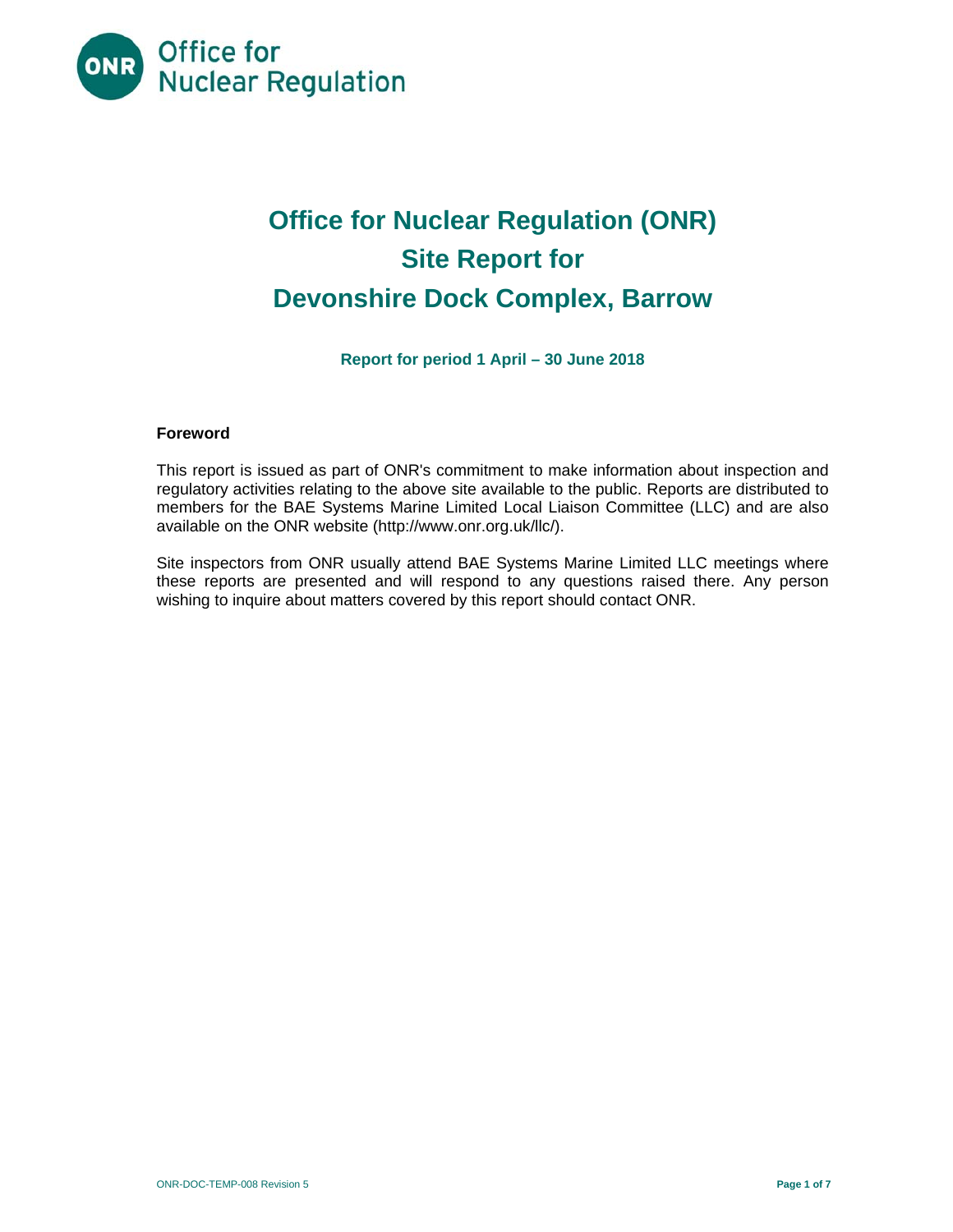# **TABLE OF CONTENTS**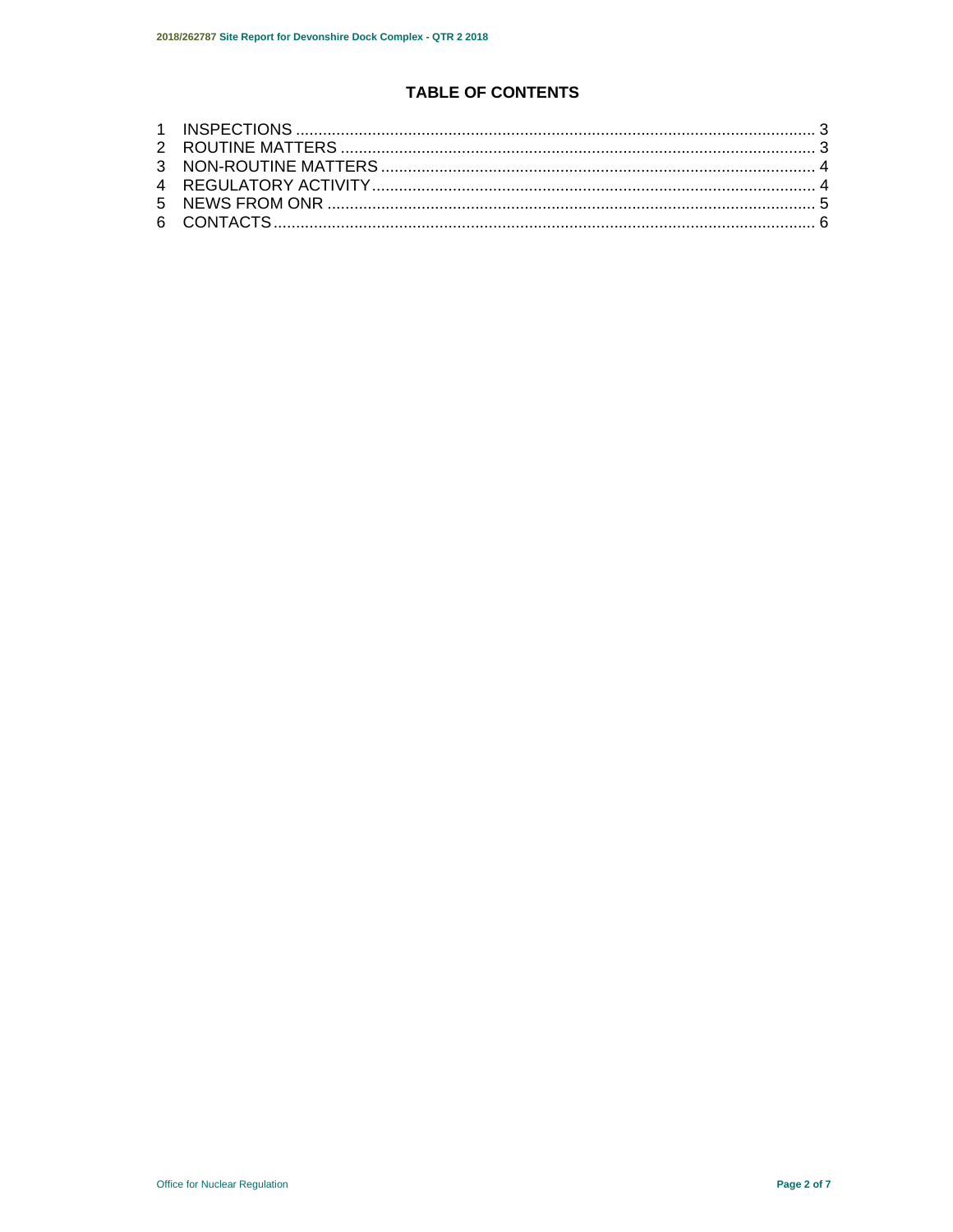#### **1 INSPECTIONS**

#### **1.1 Dates of inspection**

The ONR inspectors visited the site on the following dates during the report period 1 April to 30 June 2017:

- **20 April 2018**
- **23-24 April 2018**
- **01 May 2018**
- 09 May 2018
- $\blacksquare$  14-15 May 2018
- $\blacksquare$  22-24 May 2018
- 26-28 June 2018

### **2 ROUTINE MATTERS**

#### **2.1 Inspections**

Inspections are undertaken as part of the process for monitoring compliance with:

- the conditions attached by ONR to the nuclear site licence granted under the Nuclear Installations Act 1965 (NIA65) (as amended);
- the Energy Act 2013;
- the Health and Safety at Work Act 1974 (HSWA74); and
- Regulations made under HSWA74, for example the lonising Radiations Regulations 1999 (IRR99) and the Management of Health and Safety at Work Regulations 1999 (MHSWR99).

The inspections entail monitoring the licensee's actions on the site in relation to incidents, operations, maintenance, projects, modifications, safety case changes and any other matters that may affect safety. The licensee is required to make and implement adequate arrangements under the conditions attached to the licence in order to ensure legal compliance. Inspections seek to judge both the adequacy of these arrangements and their implementation.

In this period, routine inspections of the Devonshire Dock Complex, Barrow covered the following:

- Radiological Protection
- $\blacksquare$  Incidents on the site
- **Plant design and status**

#### **Radiological Protection**

ONR inspectors attended site for an intervention focussing on the licensee's implementation of arrangements for Ionising Radiation Regulations 2017 (IRR 17) and Licence Condition 18 (LC 18 - Radiological protection). Areas targeted included; arrangements for how the licensee manages compliance of non-destructive testing and radiography; and general radioactive source control, management and supporting dosimetry processes.

Based on the inspection findings, ONR concluded that the licensee has adequate arrangements in place for IRR 17 and LC 18.

#### **Incidents on the site**

An ONR inspector attended site to conduct an intervention against Licence Condition (LC7 - Incidents on site). This intervention covered; notification, recording, investigating and reporting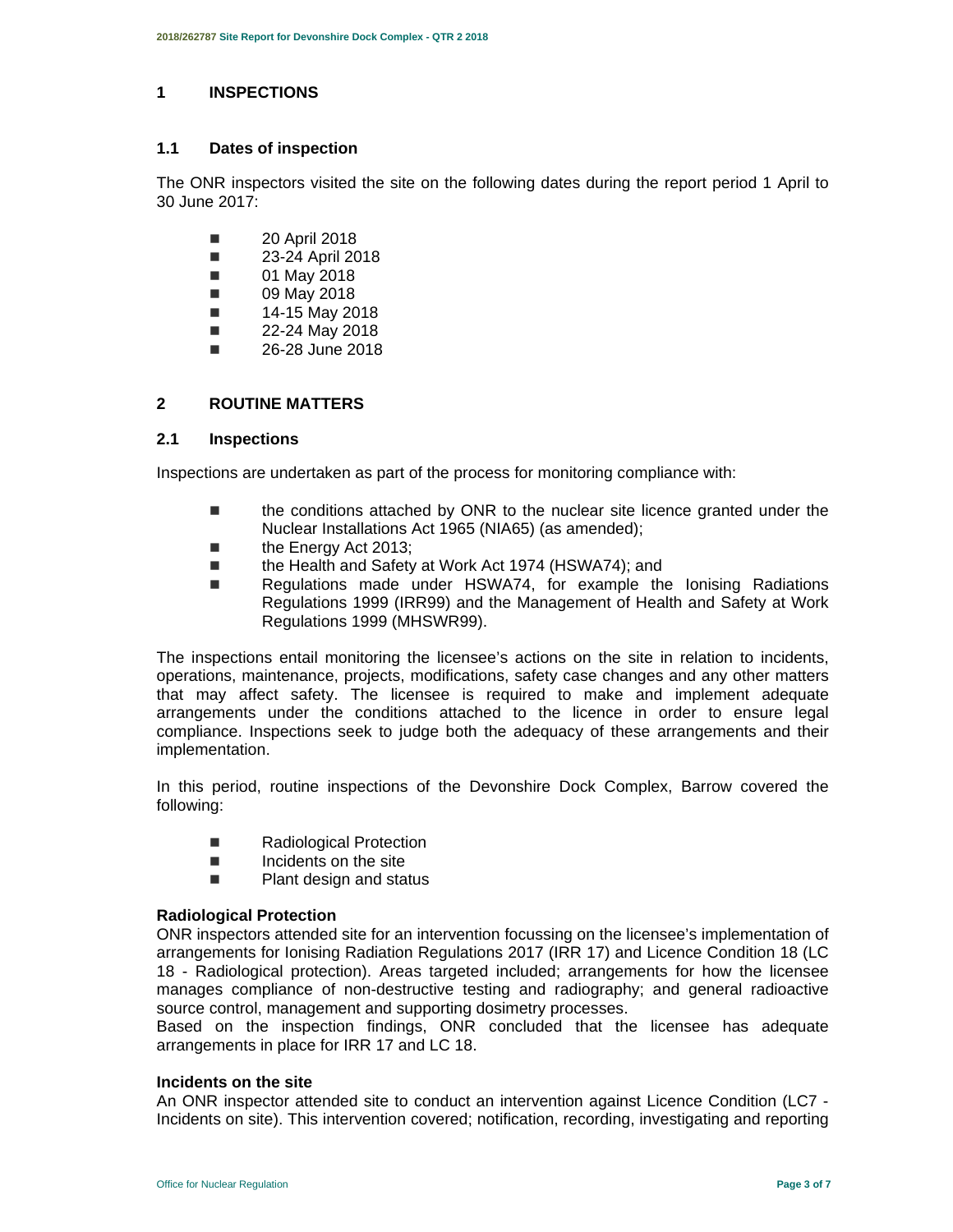of such events occurring on site. The intervention also considered management of corrective actions and utilisation of learning material.

Based on the inspection of the licensee's arrangements for compliance with LC7, ONR has identified areas where shortfalls exist against relevant good practice, particularly with respect to incident investigation. Whilst there are elements of good practice, the arrangements do not demonstrate compliance across all of the requirements of LC7. It was noted that the licensee has, itself, already identified many of the inspection findings and is working to address them. ONR will monitor this work through routine regulatory engagement.

#### **Plant design and status**

ONR inspectors attended site to conduct a themed intervention on "plant design & status" which considered the adequacy of licensees arrangements for licence condition 19 (LC 19 construction or installation of new plant), licence condition 20 (LC 20 - modification to design of plant under construction), licence condition 21 (LC 21 - commissioning) and licence condition 22 (LC 22 - modification or experiment on existing plant). This focussed on construction, modification and commissioning activities, both completed and in-progress. Based on the inspection findings, ONR considers that the arrangements for LC 19, 20 and 21 are adequate. Areas for improvement were identified for LC22 arrangements with respect to the classification of modifications and the management and tracking of modifications – ONR will continue to engage with BAESML to seek the required improvement in this area. Overall, ONR considers that the implementations of the site's arrangements with respect to "plant design and status" are adequate.

In general, ONR judged the arrangements made and implemented by the site, in response to safety requirements, to be adequate in the areas inspected. However, where improvements were considered necessary, the licensee made satisfactory commitments to address the issues, and the site inspector will monitor progress during future visits. Where necessary, ONR will take formal regulatory enforcement action to ensure that appropriate remedial measures are implemented to reasonably practicable timescales.

#### **2.2 Other work**

ONR Inspectors attended a routine level 3 regulatory engagement meeting.

#### **3 NON-ROUTINE MATTERS**

Licensees are required to have arrangements to respond to non-routine matters and events. ONR inspectors judge the adequacy of the licensee's response, including actions taken to implement any necessary improvements.

ONR was notified of an event that occurred on 20 April where a motor on an extraction unit caught fire within a facility on the licenced site. The fire was quickly extinguished and no one was harmed. The fire is thought to have been caused by overheating of elements within the motor box of the extraction unit. BAESML are inspecting all other similar extraction systems within the facility to ensure other units are not at risk of a failure. ONR will monitor this work and any remedial action through routine regulatory engagement.

# **4 REGULATORY ACTIVITY**

ONR may issue formal documents to ensure compliance with regulatory requirements. Under nuclear site licence conditions, ONR issues regulatory documents, which either permit an activity or require some form of action to be taken; these are usually collectively termed 'Licence Instruments' (LIs), but can take other forms. In addition, inspectors may issue Enforcement Notices to secure improvements to safety.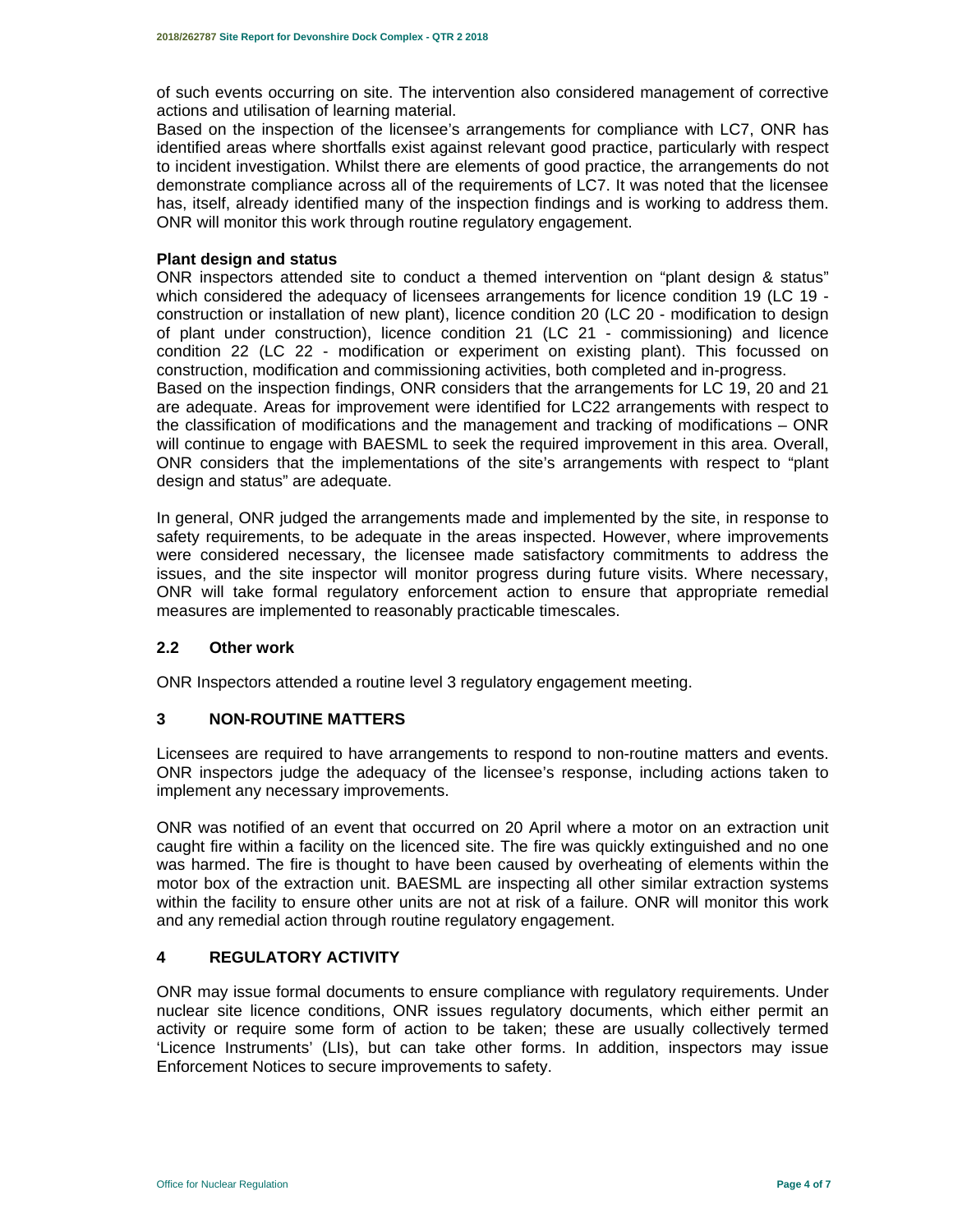Following a review of appropriate documentation and engagement with the site, ONR approved BAESML's revised arrangements for "Nuclear Safety Committee terms of reference" and "urgent safety proposals" under licence condition 13 (LC – Nuclear Safety Committee)

■ The following LIs, Enforcement Notices and Enforcement letters have been issued during the period:

# **Table 1 Licence Instruments and Enforcement Notices Issued by ONR during this period**

| <b>Date</b> | Type               | <b>Ref No</b> | <b>Description</b>                                                                                             |
|-------------|--------------------|---------------|----------------------------------------------------------------------------------------------------------------|
| 04/06/2018  | Licence Instrument | LI 517        | Approval of Nuclear Safety Committee terms of<br>reference under LC 13(3)                                      |
| 04/06/2018  | Licence Instrument | LI 518        | Approval of Nuclear Safety Committees<br>arrangements for advice on urgent safety<br>proposals under LC 13(11) |

Reports detailing the above regulatory decisions can be found on the ONR website at http://www.onr.org.uk/pars/

#### **5 NEWS FROM ONR**

#### **Stakeholder Engagement**

- On 09 May, we held our annual Industry Conference, with the theme 'Public Safety everyone's responsibility.' Delegates from more than 45 different organisations attended, and we were delighted that Richard Harrington, Parliamentary under Secretary of State, Minister for Business and Industry, was able to join us to deliver a keynote speech. The conference provided us with an opportunity to engage directly with senior representatives from across industry and government on a number of topical and strategic issues affecting the sector.
- As part of our continued stakeholder engagement work, we welcomed finance professionals from a number of nuclear site licensees and dutyholders to seminars in London and Birmingham in June. Led by our Finance Director, Sarah High, we hosted the seminars to provide the industry with a better understanding of our charging methodology, the principles we apply, and how the charging process works. To accompany the seminars we have also published a new booklet – How we charge for Nuclear Regulation – which is available on our website.
- The next ONR/ Non-Governmental Organisation (NGO) engagement forum will take place on 11 October in London. This is a forum to discuss strategic, cross-cutting regulatory matters. Site specific matters are normally addressed via Site Stakeholder Groups. We are always keen to engage with a range of stakeholders and groups on nuclear safety and security issues, so if you do represent a nuclear-interest NGO, and are not already involved through our forum or via a Site Stakeholder Group, then please get in touch with the ONR Communications team for further details, via contact@onr.gov.uk

#### **Regulatory News**

 A delegation from ONR, led by Chief Nuclear Inspector Mark Foy, supported the UK's contribution to the 6th Joint Convention review meeting in Vienna. Bringing together 78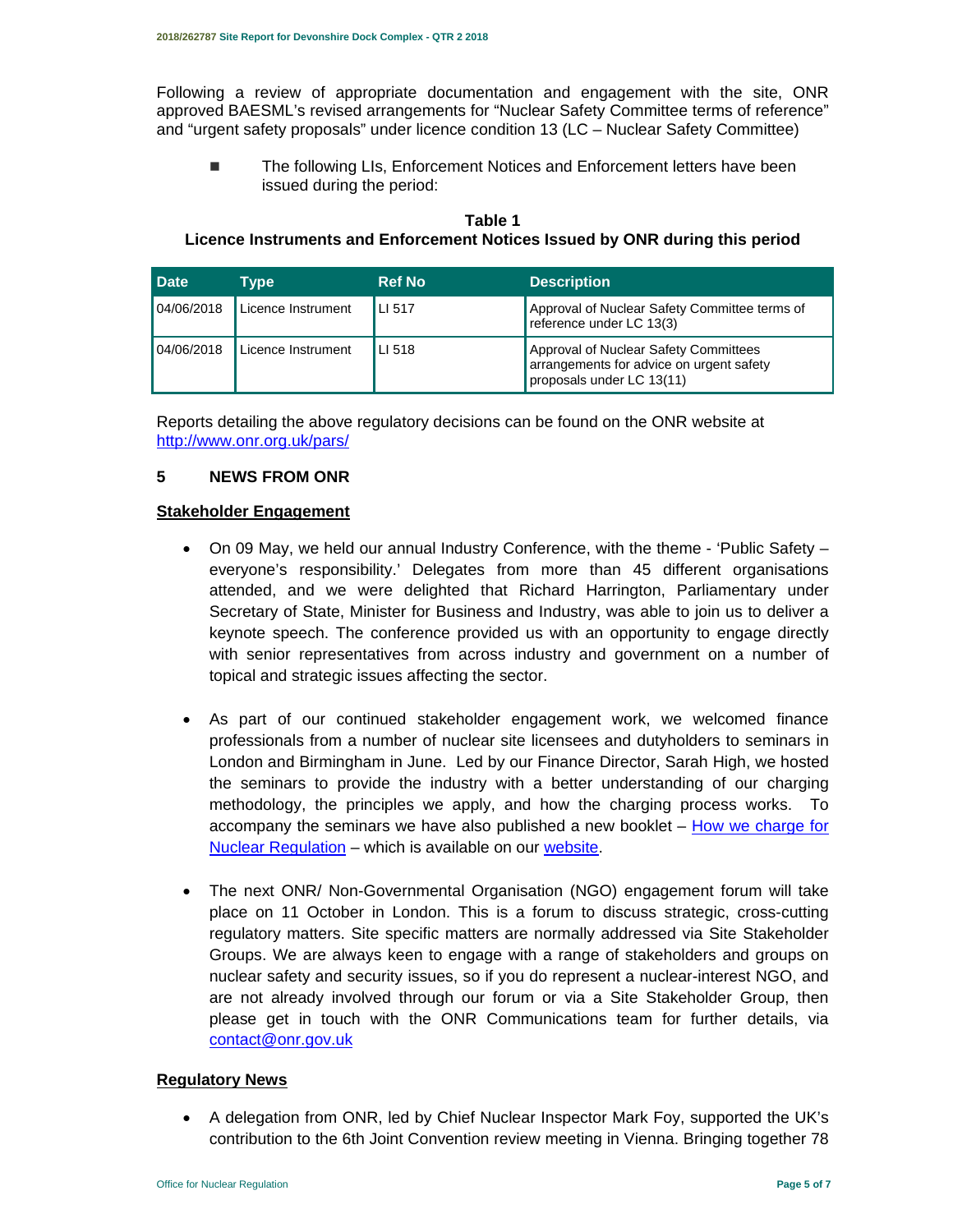countries from around the world, the Joint Convention on the Safety of Spent Fuel Management and the Safety of Radioactive Waste Management is the world's leading international forum for ensuring society and the environment are protected from hazards arising from spent fuel and radioactive waste. Further details can be found on the IAEA website.

- We have notified Sellafield Ltd of our intention to prosecute the company for offences under Section 2 (1) of the Health and Safety at Work etc. Act (1974). The charge relates to an incident on 5 February 2017, at a facility which handles special nuclear materials, which resulted in personal contamination to a Sellafield Ltd employee. The decision to prosecute follows an ONR investigation into the incident
- In May we awarded the contract for delivery of the UK Nuclear Safeguards Information Management and Reporting System (SIMRS) IT system to Axis 12 Ltd. The IT system is necessary for us to establish a domestic safeguards regime after the UK's withdrawal from the Euratom Treaty. The government has now launched a consultation on Nuclear Safeguards Regulation, further details can be found on our website.

# **Corporate News**

- In May we published a self-assessment exercise to update on how well our activity currently aligns with the Regulators' Code, which came into effect in April 2014 to provide a framework for how regulators should engage with those they regulate. The full report is available on our website.
- In June we published our Annual Report and Accounts highlighting the extent of our regulatory activities. During 17/18, over 1,000 inspections were carried out across 36 licensed sites and transport dutyholders, ensuring the required standards of safety and security were met to protect the public and workers. The full report is available on our website.
- In July we published our second *gender pay report*. The organisation-wide results show that ONR has a mean gender pay gap of 35.2%, which is wider than last year. This is broadly similar to the rest of the UK nuclear industry and anticipated given our workforce profile, and that of the industries from which we have historically recruited. ONR is committed to addressing this issue and continues to focus on improving diversity and inclusion.
- Our Chief Executive, Adriènne Kelbie, has agreed a three-year contract extension, taking her term of employment to January 2022.

#### **6 CONTACTS**

Office for Nuclear Regulation Redgrave Court Merton Road Bootle Merseyside L20 7HS